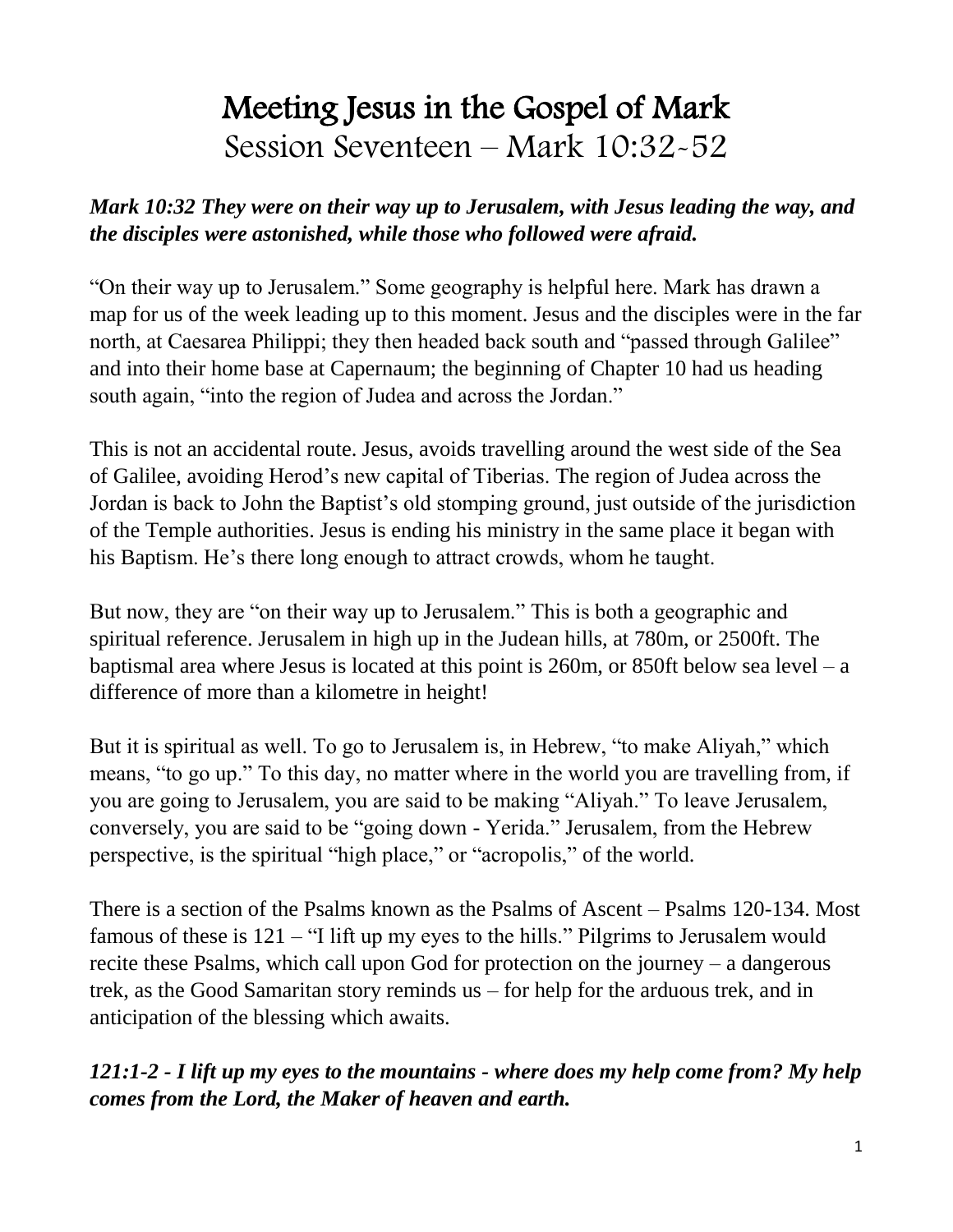*122:1-2 - I rejoiced with those who said to me, "Let us go to the house of the Lord." Our feet are standing in your gates, Jerusalem.*

*125:1-2 - Those who trust in the Lord are like Mount Zion, which cannot be shaken but endures forever. As the mountains surround Jerusalem, so the Lord surrounds his people both now and forevermore.*

*126:1-3 - When the Lord restored the fortunes of Zion, we were like those who dreamed. Our mouths were filled with laughter, our tongues with songs of joy. Then it was said among the nations, "The Lord has done great things for them." The Lord has done great things for us, and we are filled with joy.*

These psalms, doubtless recited by Jesus and the disciples on their journey, conclude with a crescendo of praise, a celebration of unity, and a blessing upon those who serve in the Temple. Whenever I am travelling to Jerusalem, ascending the steep road from Jericho, I always sing Psalm 121, "I Joyed When To the House of God".

### *Mark 10:32 They were on their way up to Jerusalem, with Jesus leading the way, and the disciples were astonished, while those who followed were afraid.*

*"Jesus is leading the way."* Salvation history is underway, and Jesus is leading his people, even as Moses led the people through the desert, and Joshua led them into the Promised Land. It will take great courage for Jesus to lead the way, for he knows what is coming. Do you think Peter would have chosen to lead?

*"and the disciples were astonished, while those who followed were afraid."* All of them know, regardless of Jesus' predictions, that danger awaits in Jerusalem. They have been carefully avoiding the centres of power controlled by Jesus' opponents. Now they are heading right into the lion's mouth. The Jesus retinue, which consists of more than the disciples, dread what is to come.

*Mark 10:32-34 Again he took the Twelve aside and told them what was going to happen to him. 33 "We are going up to Jerusalem," he said, "and the Son of Man will be delivered over to the chief priests and the teachers of the law. They will condemn him to death and will hand him over to the Gentiles, 34 who will mock him and spit on him, flog him and kill him. Three days later he will rise."*

Small wonder they were astonished and afraid! If this is what was going to happen, why on earth would you go? This is the third time Jesus predicts what is going to happen. The first was at Caesarea Philippi, after Peter's realization that Jesus is indeed the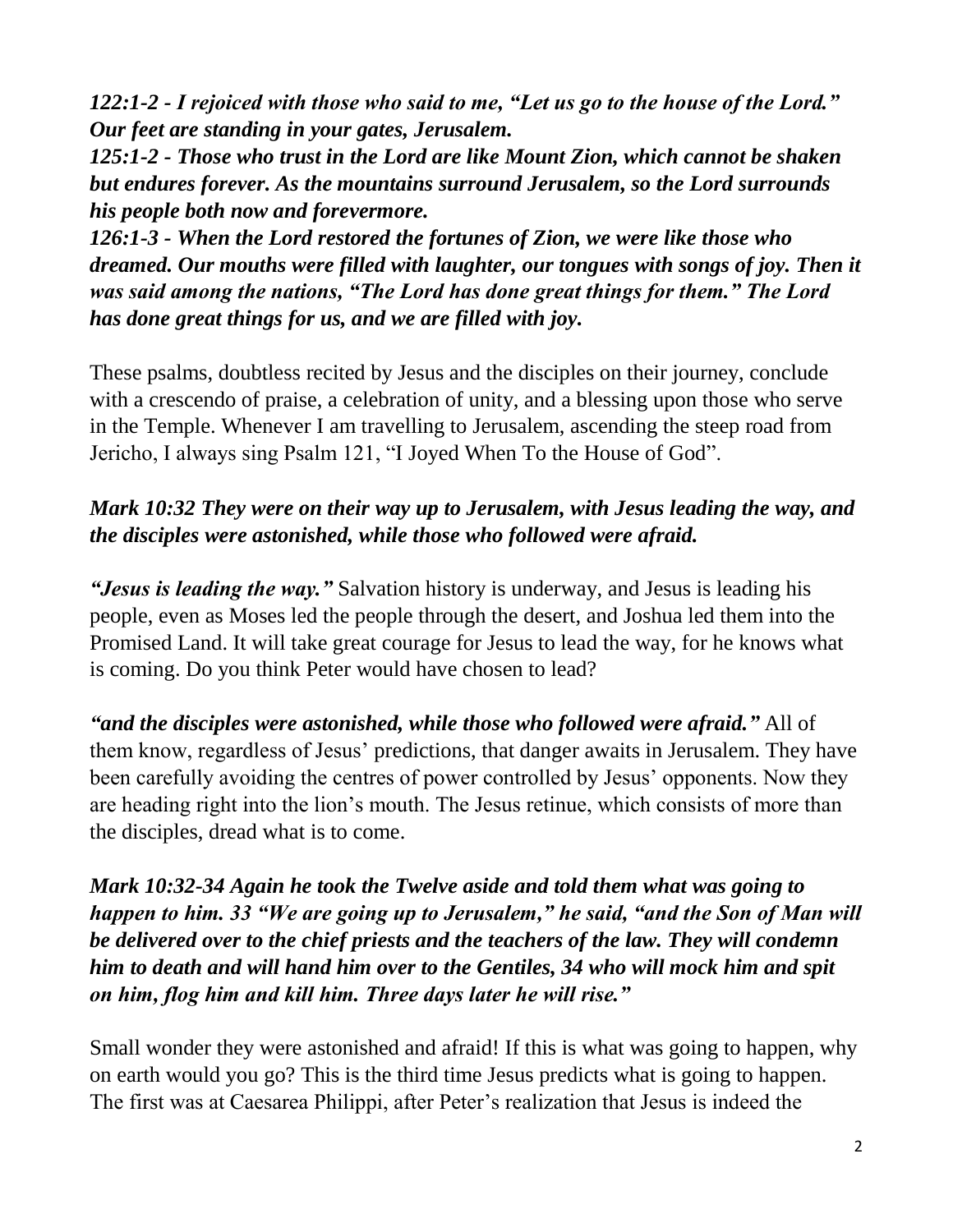Messiah; the second followed the Transfiguration; and now this, as they are about to make their ascent to Jerusalem.

The timing of the predictions is not accidental; first, after Jesus' identification as Messiah, he explains what Messiah really means; the second, after the revelation of his full glory, shows that to suffer and die does not imply the lessening of his glory; and now, at the onset of his journey to Jerusalem, to show that what is to happen is not accidental, but intentional. It must happen.

The predictions differ slightly, rising in intensity each time. The first time, he describes himself as *"rejected"* by the religious authorities; the second, *"betrayed into the hands of men;"* the third, *"delivered over"* to the religious authorities, who condemn him, then hand him over to the Gentiles, for Roman humiliation and execution. Each time, he says, *"after three days he will rise."*

*Mark 10:35 Then James and John, the sons of Zebedee, came to him. "Teacher," they said, "we want you to do for us whatever we ask." 36 "What do you want me to do for you?" he asked. 37 They replied, "Let one of us sit at your right and the other at your left in your glory."*

Despite Jesus' predictions, the disciples are still clinging to the old model of the militarily triumphant Messiah. James and John callously demand that Jesus do for them whatever they ask, which is to sit at the right and left side of Jesus in his glory. They are picturing a King on his throne, with his favourites on either side. They want to rule! They are refusing to grasp what lies ahead.

# *Mark 10:38 "You don't know what you are asking," Jesus said. "Can you drink the cup I drink or be baptized with the baptism I am baptized with?" 39 "We can," they answered.*

Jesus is asking them if they are prepared to suffer as he is prepared to suffer, using the illustration of the rites of Communion and Baptism. Mark's listeners understand the symbolism of Communion as representing the sacrifice of Christ – the giving of his body and blood – and Baptism as representing his death and resurrection. But James and John either do not have this understanding, or overestimate their commitment.

# *Mark 10:39 Jesus said to them, "You will drink the cup I drink and be baptized with the baptism I am baptized with*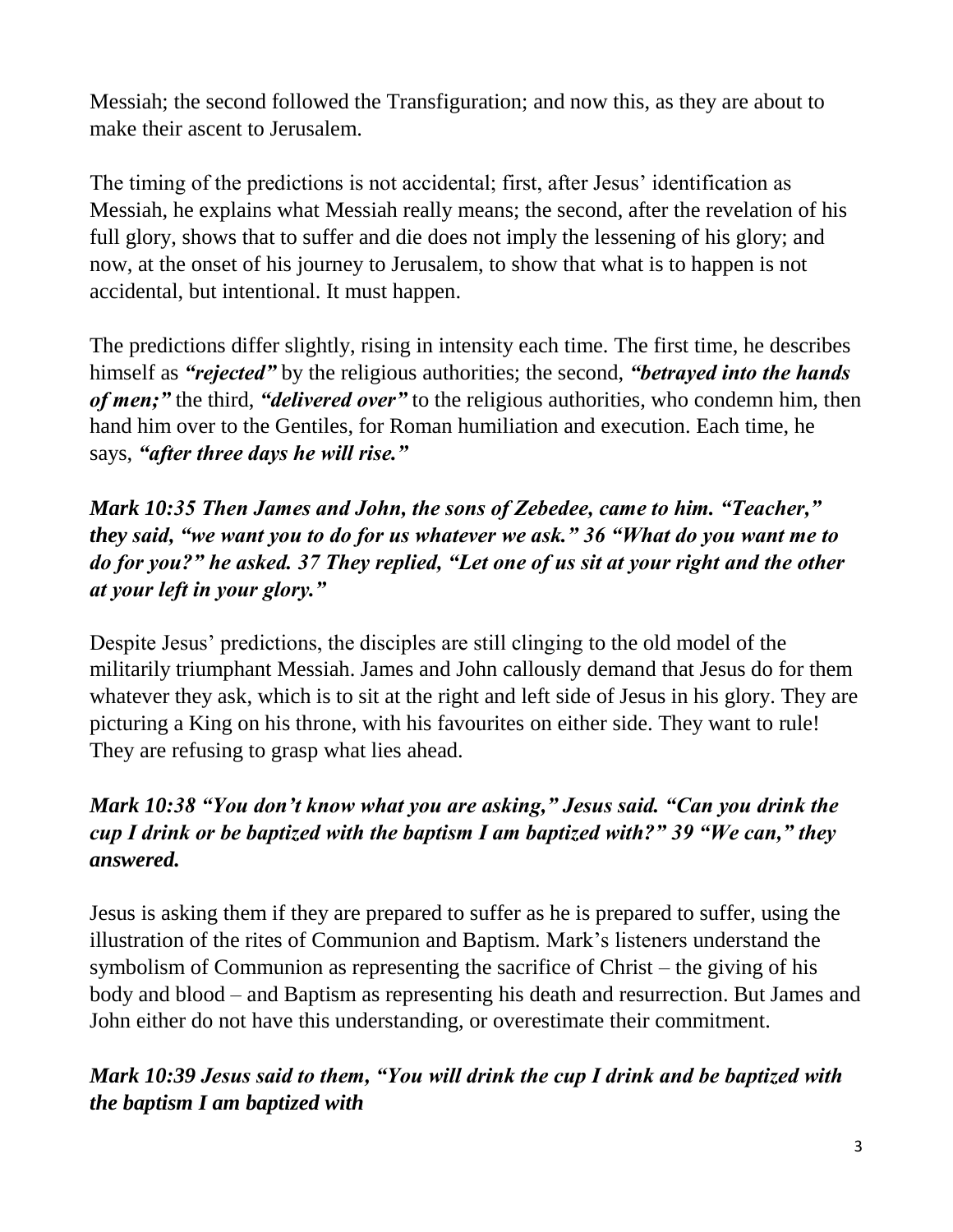Jesus predicts that they will indeed suffer in the future – James will be killed by Herod Antipas – "put to death by the sword" – the first of the Twelve to die. John, if it is the John of the Revelation, will be the only Apostle to live to old age, but will suffer persecution, imprisonment, and if church tradition is to be believed, poisoning.

# *Mark 10:40 but to sit at my right or left is not for me to grant. These places belong to those for whom they have been prepared."*

What is happening here is the outworking of a long-established, long-prepared plan. The future goal is set, the plan is in action. To whom are the places of authority given? Is it possible that we have already been given the answer with the Transfiguration event? Throughout Church History, other possibilities include Mary and John the Baptist.

# *Mark 10:41-44 When the ten heard about this, they became indignant with James and John. 42 Jesus called them together and said, "You know that those who are regarded as rulers of the Gentiles lord it over them, and their high officials exercise authority over them. 43 Not so with you. Instead, whoever wants to become great among you must be your servant, 44 and whoever wants to be first must be slave of all.*

Not surprisingly, this angling for preference has upset the others, and caused disunity among the disciples, which must have been painful for Jesus. Small wonder that in the Gospel of John, Jesus expresses time and again the importance of unity – that the disciples "be one." The danger of fragmentation in the church is all too apparent today.

Here, Jesus reiterated the need to be operating in contrast to the ways and workings of the world. We are not to seek power, but rather the opportunities to serve; pride is to be replaced by humility, and a servant attitude. Shockingly, James and John had just treated Jesus as a servant, making demands of him; Jesus' response, *"What do you want me to do for you?"* was a servant's response. He had been modelling this already.

# *Mark 10:45 For even the Son of Man did not come to be served, but to serve, and to give his life as a ransom for many."*

Who are we to demand to be served, when Jesus himself came to serve? That is our example. The Gospel of John, written much later than Mark, and to supplement that which John felt was not as fully explained in the earlier Gospels, spends a lot of time expanding on this saying, with the "footwashing" episode as the primary example.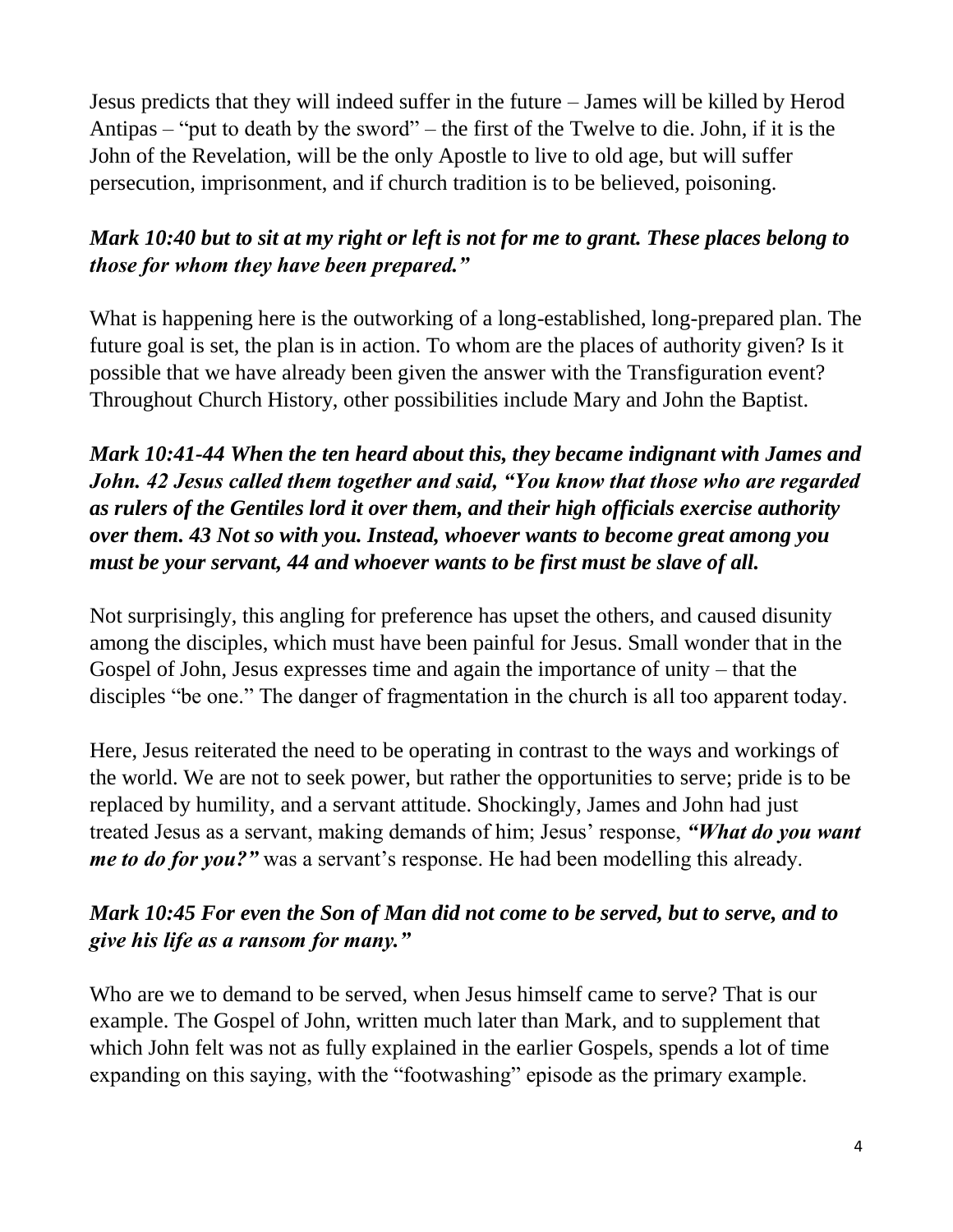*"to give his life as a ransom for many"* is not a concept central to the Biblical teaching. The idea of sacrifice certainly is, but the impossibility of "ransom for a life" is not. Psalm 49:7-9 is explicit on this point:

*No one can redeem the life of another or give to God a ransom for them - the ransom for a life is costly, no payment is ever enough - so that they should live on forever and not see decay.*

And yet that is precisely what Jesus does! It is only the sacrifice of Jesus, the Messiah, the Son of God, which is sufficient to "ransom" the lost from their captivity to sin and death, and free them to eternal life. It is closer to this Isaiah passage:

*Isaiah 53:5-6 But he was pierced for our transgressions, he was crushed for our iniquities; the punishment that brought us peace was on him, and by his wounds we are healed. We all, like sheep, have gone astray, each of us has turned to our own way; and the Lord has laid on him the iniquity of us all.*

*Mark 10:46 Then they came to Jericho. As Jesus and his disciples, together with a large crowd, were leaving the city, a blind man, Bartimaeus (which means "son of Timaeus"), was sitting by the roadside begging.* 

Jericho is the starting point of the Jerusalem road. We should always take notice when a character appears by name. In this case, it is an otherwise nameless beggar. But his name is preserved in the record; later, we read that after his healing, *"he followed Jesus along the road."* From this, we have a good indication that Bartimaeus became a known figure to the early Christian community.

*Mark 10:47 When he heard that it was Jesus of Nazareth, he began to shout, "Jesus, Son of David, have mercy on me!" 48 Many rebuked him and told him to be quiet, but he shouted all the more, "Son of David, have mercy on me!"*

Bartimaeus, in referring to Jesus as Son of David, is recognising Jesus as a successor to the ancient King, and therefore as Messiah. The response of the crowd to his begging for mercy is to tell him to shut up. We hope it is not the response of Jesus' followers!

*Mark 10:49-50 Jesus stopped and said, "Call him." So they called to the blind man, "Cheer up! On your feet! He's calling you." 50 Throwing his cloak aside, he jumped to his feet and came to Jesus.*